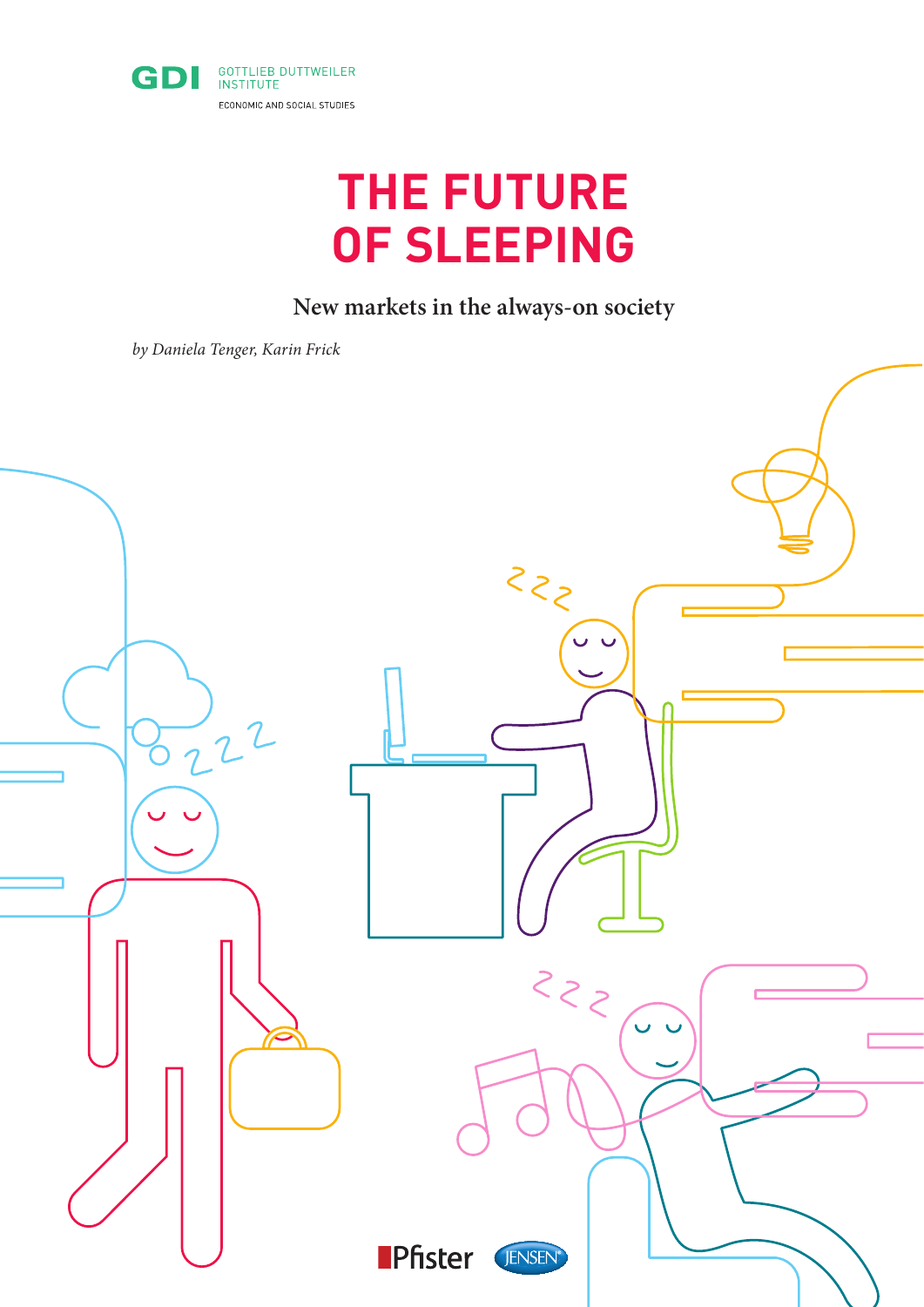### **Impressum**

The future of sleeping New markets in the always-on society

**Authors:** Daniela Tenger, Karin Frick

**Collaboration:** Irène Dietschi, science journalist (Text editor)

**GDI Research Board:** David Bosshart, Alain Egli, Martina Kühne, Mirjam Hauser, Detlef Gürtler, Marta Kwiatkowski, Bettina Höchli

**Illustration, graphic:** Maria Fischer, www.maria-fischer.com Sabrina Storchenegger, GDI

© GDI 2014

**Published by:** GDI Gottlieb Duttweiler Institute Langhaldenstrasse 21 CH-8803 Rüschlikon/Zürich Telefon +41 44 724 61 11 info@gdi.ch www.gdi.ch

**On behalf of:** Möbel Pfister AG Bernstrasse Ost 49 5034 Suhr Switzerland Hilding Anders Norway AS Postboks 19 3061 Svelvik Norway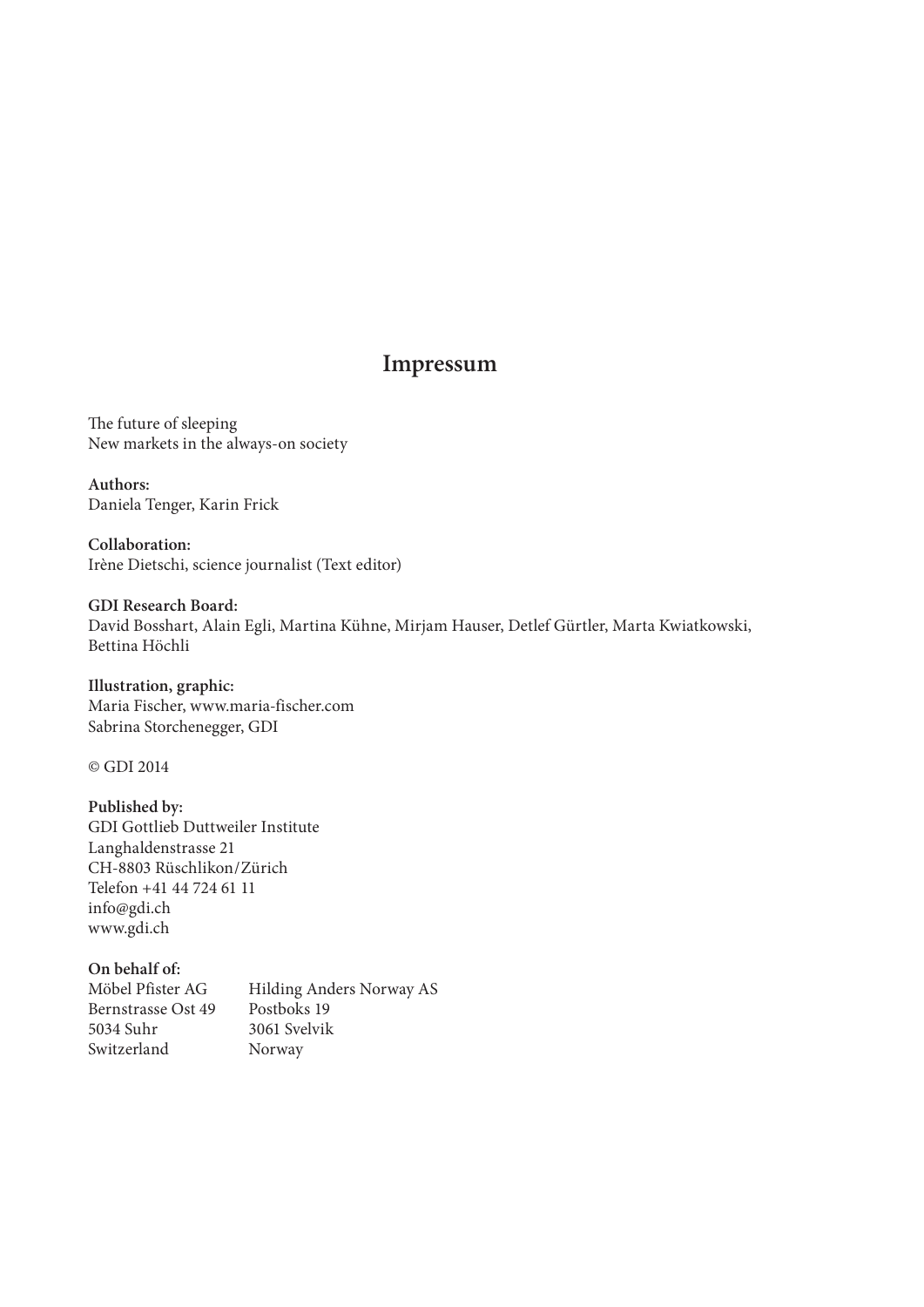### **Table of contents**

- **Executive Summary**
- **Foreword**
- **Introduction**
- **The world and its sleep at the turning point**

### **Six theses on the future of sleeping**

- From a basic need to a lifestyle
- A lot of sleep becomes the new status symbol *Enticement to sleep: How sleep becomes the new lifestyle and status symbol*
- Power naps are becoming the new power snacks
- Sleep will become public also in Europe *Making sleep more flexible: How sleep is adapted to the life of tomorrow*
- Fatigue becomes the new overweight
- Sleep becomes the key factor for success  *Optimizing sleep: Approaches to improve the quality and quantity of sleep*
- **Conclusion**
- **Appendix**

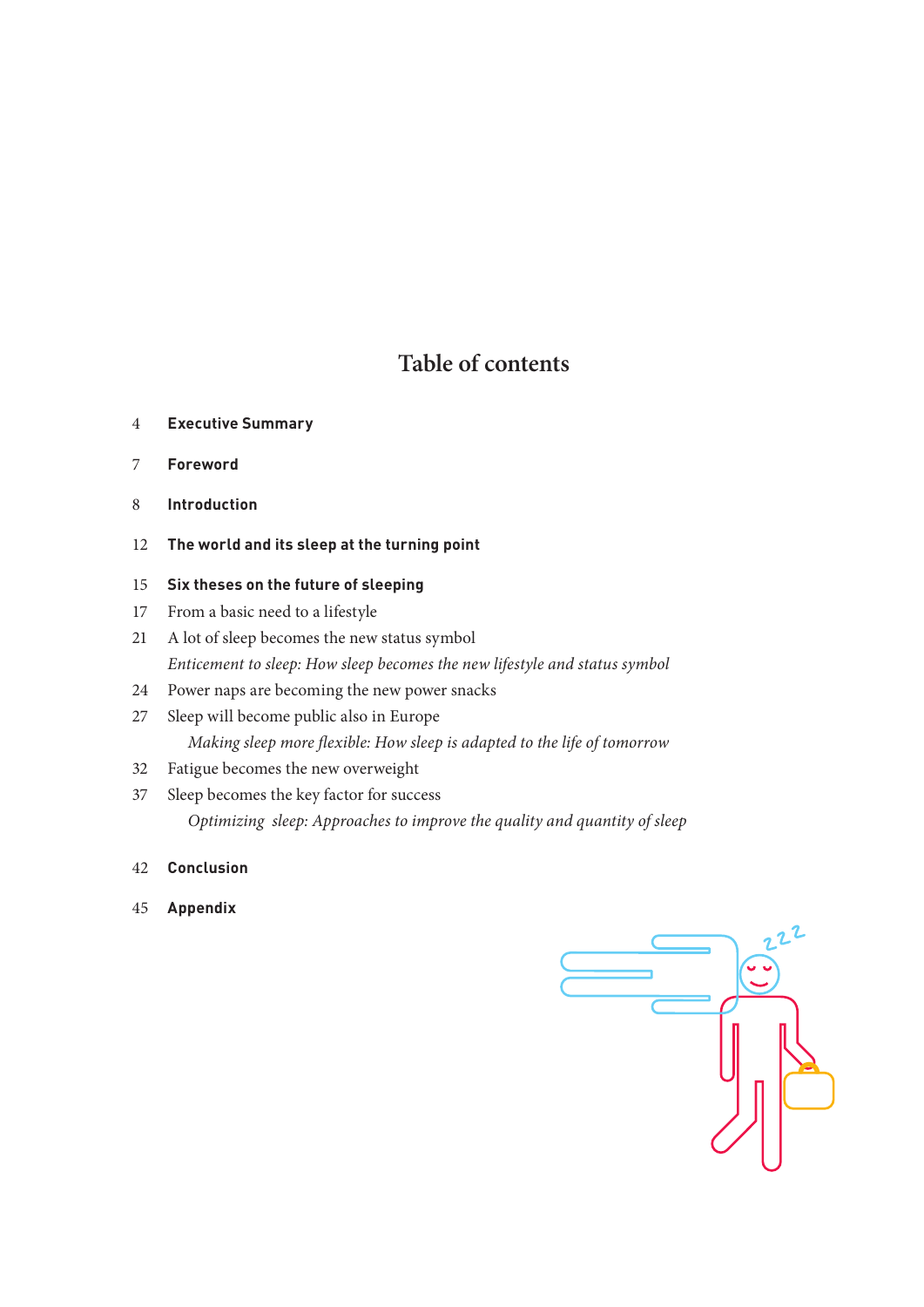# **Executive Summary**

Sleep is a basic need like eating and drinking. Man needs both to replenish his physical and psychological energy reserves. Yet, our sleep is threatened. Our sleep is getting less, shorter and poorer in quality. New technology, digitalization, mobile modes of work, flexible lifestyles: Our rhythms of rest and quiet cannot evade the rapid changes of the 21st century. We are «always on» – just like our smart devices. At the same time, the voices that are constantly warning of the consequences of being available non-stop, of activities without a pause and collective exhaustion are getting louder. A reversal of trend is on the way: Our sleepless society is beginning to focus more and more on sleep. Our representative survey reveals that almost half the population of Switzerland today attributes more significance to sleep than it did ten years ago. How can the desire for sleep be harmonized with the daily life of the digital 24/7 society?

This study outlines six theses about the future of sleep. First, it assumes that sleep will change from being a **basic need to being a lifestyle**. Instead of merely accepting sleep as a biological phenomenon, in the future sleep behaviour will need to be addressed with greater awareness. To digitally measure one's own sleep will become just as natural as the principle of properly investing in a bed and mattress as well as other sleeping gadgets. Indicators of this trend are manifesting themselves already today in a rapidly expanding sleep market, which teems not only with manufacturers of beds and mattresses but also numerous start-ups with technical innovations. To sleep a lot - second thesis - will even **become a new status symbol** in the world of achievers and managers. Sleeping a lot is becoming synonymous with ambition, creativity and success, while the former cult of little sleep is being exposed as a macho behaviour. The commercial equivalence of such etiquette is found in luxury hotel trade, which lures its clientele with

the promise of exclusive sleep adventures in custom-made bedding systems.

In future - third - the **power nap will establish itself as the new power snack**. The short inbetween nap is known by mankind since the beginning, not only as a cultural arrangement but also as psychological answer to our internal clock, which has been set to a brief recuperation period around midday. Even science has long proved that a midday nap, or power nap, is an effective way of increase the efficiency of the second half of the day. For the power nap to gain wide acceptance, it must be shifted from the private bedroom to the public domain and promoted with suitable offers. This turns - fourth - **sleep increasingly into something public in this country**. Harbingers of this trend are sleeping capsules in large airports or sleep masks and napping pillows which make it easy to enter the land of dreams, no matter where you are at the moment.

To meet the lack of sleep with public, mobile offers and to make sleep behaviour more flexible, is also in the interest of public health. **Overtiredness is the new overweight**, according to our fifth thesis. Sleep will in future become one of the central pillars of preventive health care. Because, when overtiredness becomes chronic, it can trigger numerous illnesses (heart problems, high blood pressure, diabetes, etc.). However, those who get sufficient sleep gain important resources for performance and - sixth - have gained the **key factor for success**. In top athletics this principle has long been recognized, and now society as a whole is discovering that sleep is an important instrument for optimizing performance. The research sector will be eager to overcome the natural obstacles of the natural sleeping cycles in order to make it possible for efficiency-oriented people to optimally use the resource of sleep. In demand in the future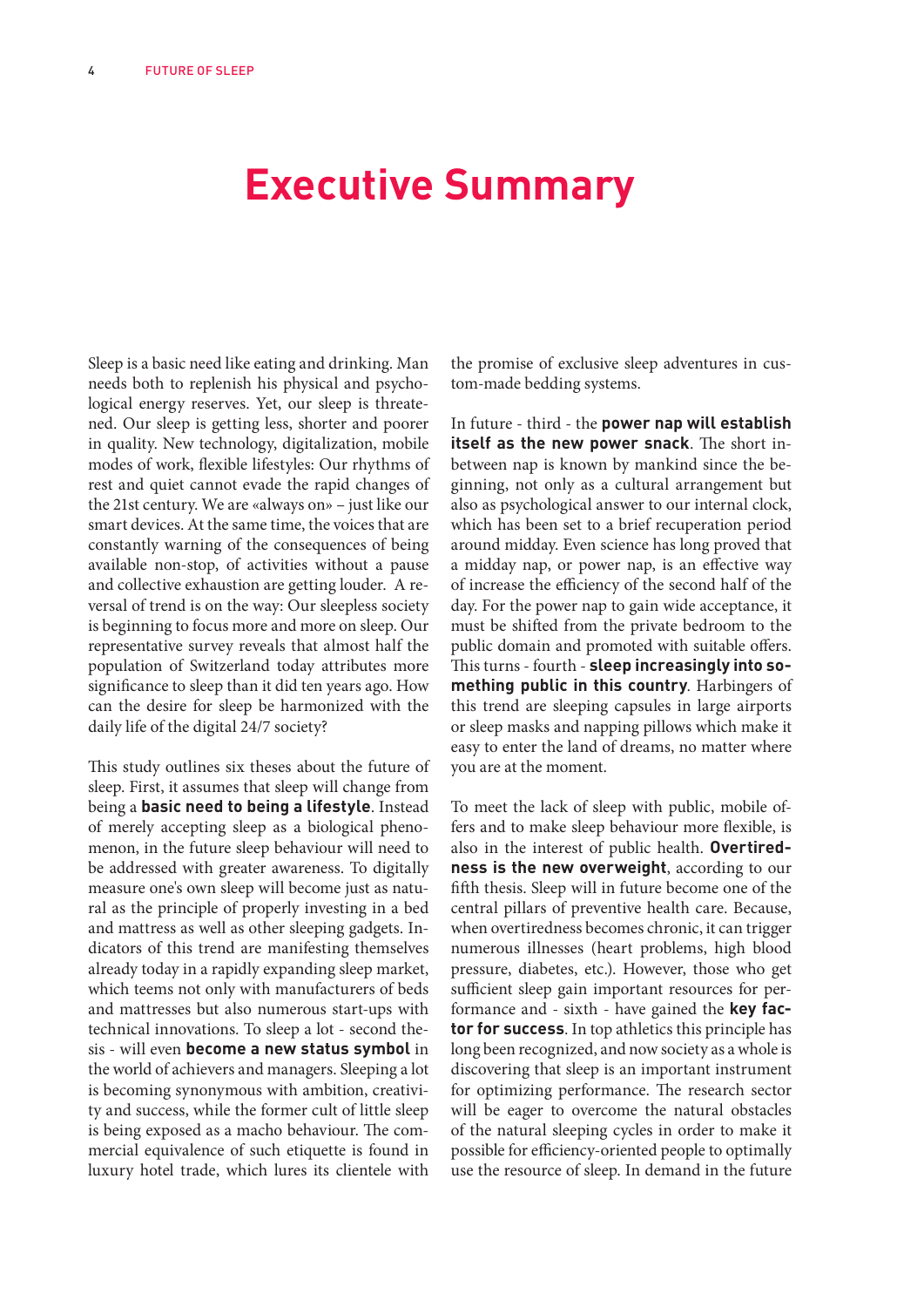will be enhancement offers which will «improve» the sleeping process with technological or natural aids. Of course, even in the future everyone must still sleep on its own.

# ╬